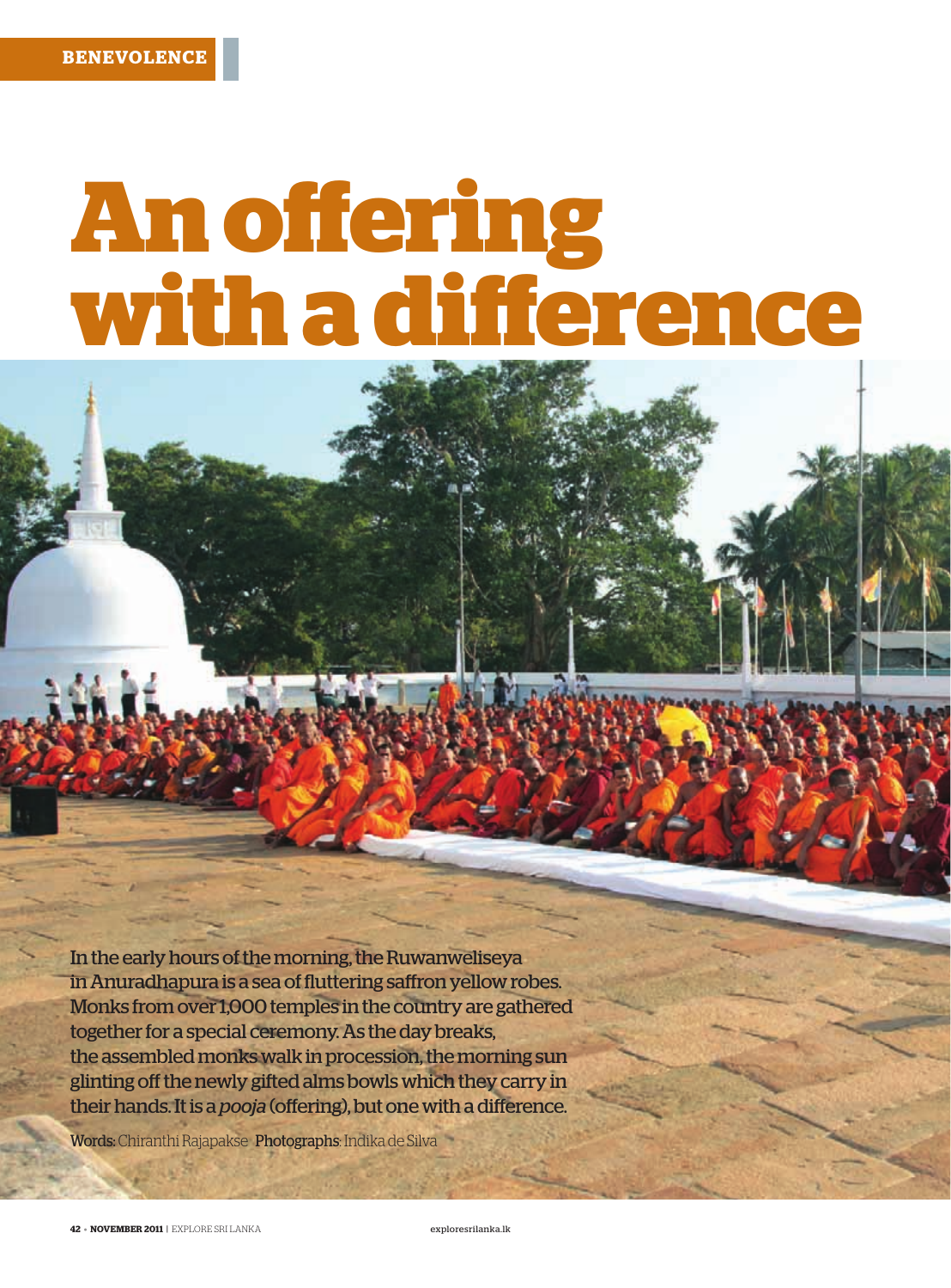



rganised by the Gangaramaya temple, the ceremony was held to provide alms bowls and donate funds to improve water and sanitary facilities for 1,000 rural temples in the country.

Many priests arrived from far off temples in the Anuradhapura District and surrounding districts such as Polonnaruwa, Kurunegala and Trincomalee. Those who had to travel long distances arrived on the preceding night and the sound of chanting reverberated around the Ruwanweliseya Maluwa as an all night Pirith ceremony was conducted with the participation of devotees who had gathered for the event. The ceremony commenced early with priests being invited to arrive at the Ruwanweliseya at six in the next morning.

The ceremony was conducted under the patronage of Prime Minister D M Jayaratne, with the participation of the Mahanayake Thero of the Asgiriya Chapter, Ven Udugama Sri Budharakkitha Thero, Chief Incumbent of the Gangaramaya Temple, Ven Galaboda Gnanissara Thero, Ven Assaji Thero, Berty Premalal Dissanayake, Chief Minister of the North Central Province, Chinavais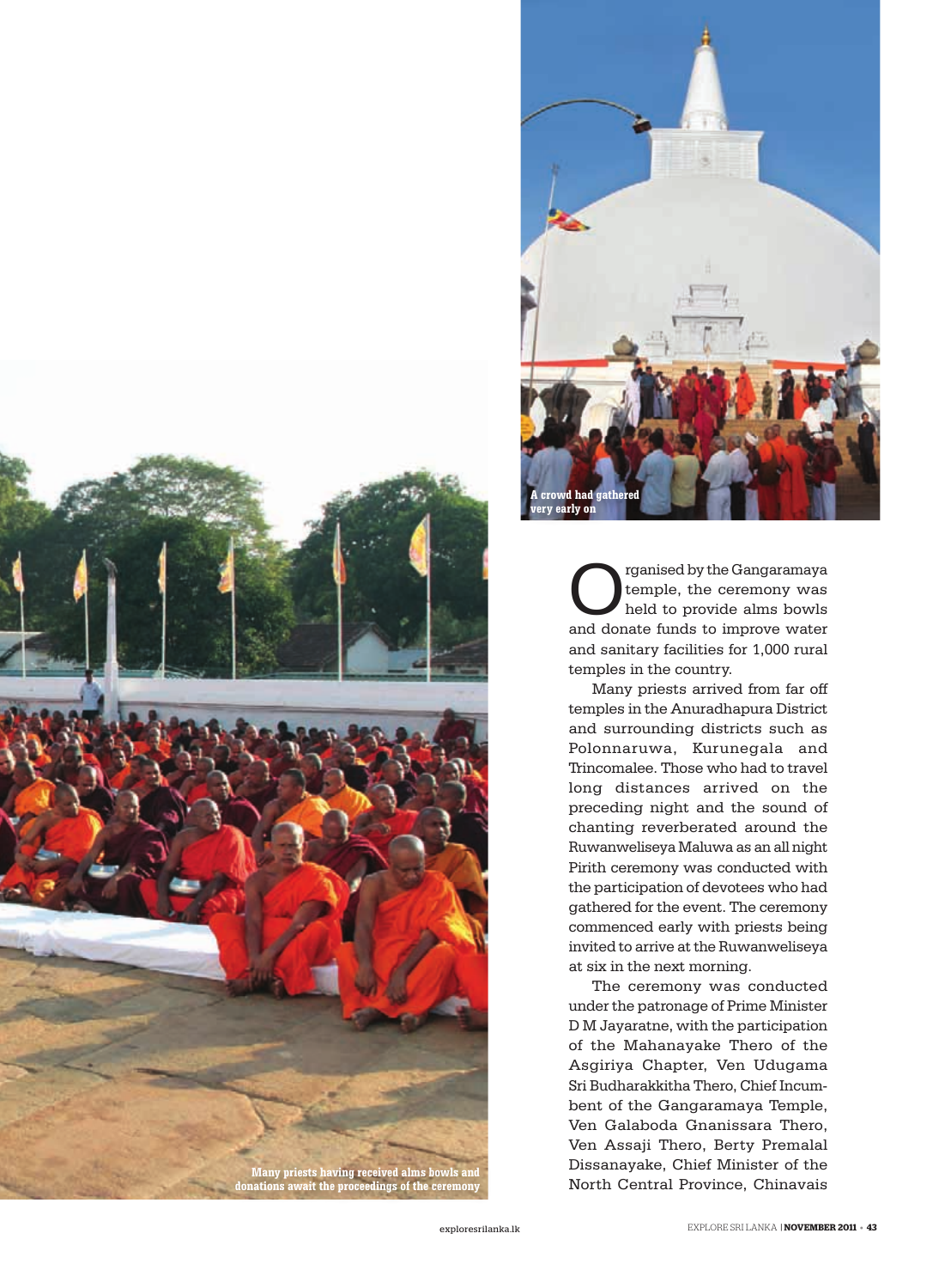

**Ven Udugama Sri Budharakkitha Thero arriving at the ceremony**

**44 • NOVEMBER 2011** | EXPLORE SRI LANKA exploresrilanka.lk

Sarasas and many other devotees from Thailand.

The priests were presented with alms bowls and donations towards the construction of bathrooms in each temple. Letters were presented to the participating clergy, outlining the details of the scheme. Ven Assaji Thero of the Gangaramaya Temple explained that these letters can be given to the local police and to '*dayakayas*' (well wishers) in the area enabling them to assist in whatever way they can. "The people in the area can assist by volunteering their labour. This service can also be considered as one of the 'ata maha kusal' taught in Buddhism. It's the provision of a basic facility needed by everyone," says the Thero.

Ven Galaboda Gnanissara Thero of the Gangaramaya Temple (popularly known as Podi Hamuduruwo) says "the assistance being carried out is of use to people from all religions and races. This is an area that has been neglected in the past – especially rural temples – no one inquired about the sanitary facilities. But nowadays many people visit temples; foreign visitors, children attending Sunday School and devotees. And such facilities should be provided. It's not only the provision, people should also be trained to maintain these facilities as well."

The background to this project was outlined by Ven Assaji Thero who explained that for many years, the Gangaramaya Temple has worked to develop the rural temples in Sri Lanka. With the help of the German Direct Help organisation and using donations given by well wishers of the Gangaramaya Temple, assistance was provided to help supply water and sanitary facilities to many rural *piriven* (monasteries) in Sri Lanka. Arrangements were also made to provide basic facilities such as blackboards, desks and chairs and mats (peduru) to these monasteries.

For many years, the Gangaramaya Temple has worked to develop the rural temples in Sri Lanka.

Æ

**Podi Hamuduruwo addressing the gathering which includes Prime Minister D M Jayaratne, Berty Premalal Dissanayake, Chief Minister of the North Central Province and Chinavais Sarasas among others**